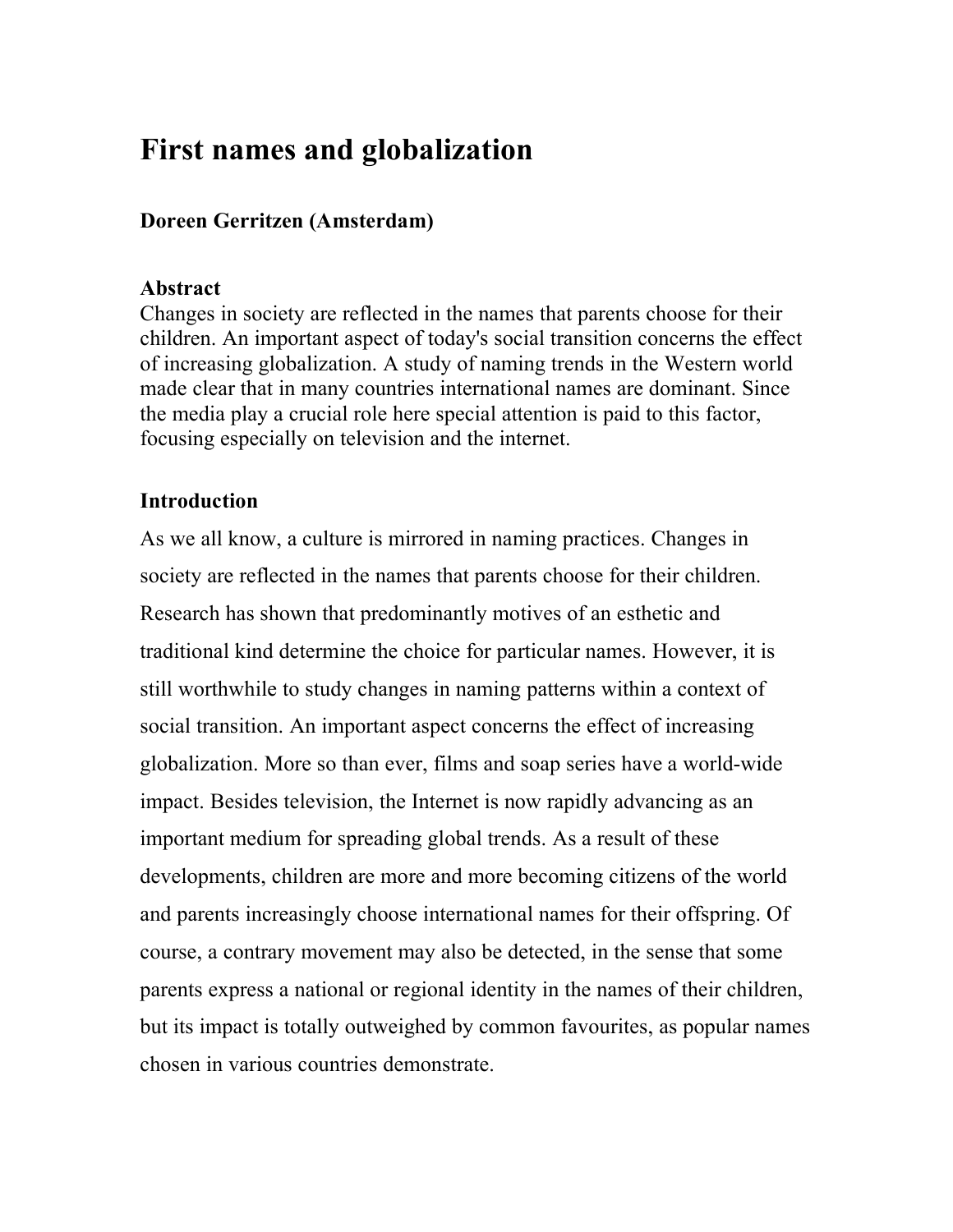#### **Names in a changing society**

Do parents wish to convey a message when they pick a name for their child? If one were to ask parents this question, they would probably reply that they just wanted to have a nice name for their child. Alternatively, they might come up with some other reason, like naming the child after its grandparents. This however, is no reason to stop investigating the relation between first names and changes in society. There is reason enough to believe that first names express the identity of a community. Such a community could be a social or ethnic group, but it could also be a region or a country. Parents may not be aware of any messages incorporated in the names they choose, but when we look at first names on the level of groups, it becomes clear that they are an expression of the identity of a group. Many people are influenced by the same sources: American movies and television series, the same pop music and pop musicians, the same sports heroes, etc. People all over the world buy their food at McDonald's, wear similar clothes, and adore the same celebrity idols. So one might say that we are influenced by the same sources and develop a similar taste. Considering the fact that this is a relatively young trend that cannot be stopped, we can only expect it to grow in importance.

No doubt this global trend has its influence on people's name preferences. A study by Enzo Caffarelli and me has shown that names chosen in different countries show increasing similarities (Caffarelli & Gerritzen 2002: 663- 664, o. c. in note 2). This means that more and more parents prefer names that are used in many other countries as well. We could call such names international: they are used and known in many countries. Of course the pronunciation of names differs from country to country: there are various

2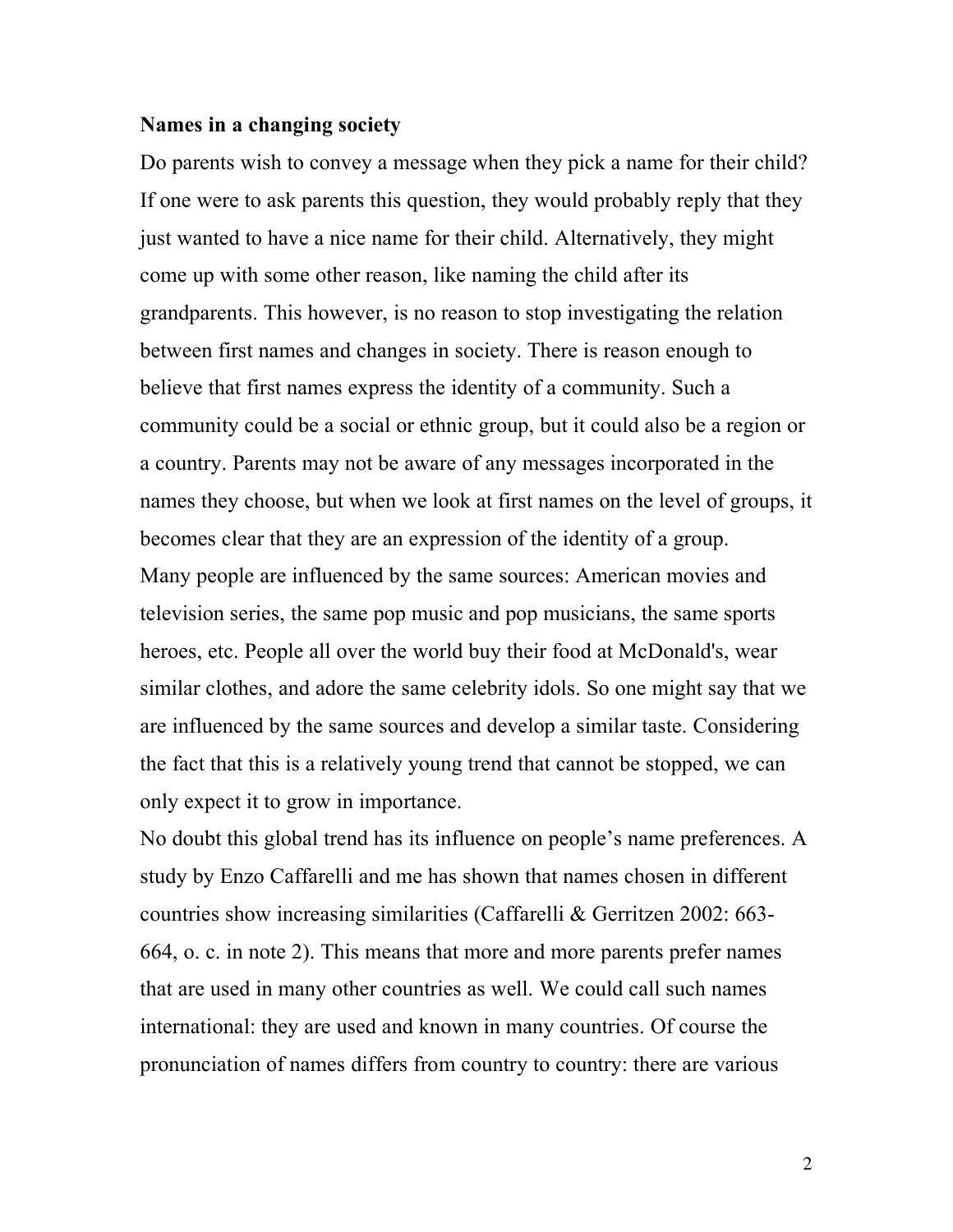international names which for example the French pronounce differently from the English and the Germans, like Sarah and Benjamin. For some of the similarities, we will have to be aware of the fact that the names belong to the traditional stock of Christian names. We do not know in detail which names belong to the traditional name stock in which countries. A large variety in form, like with Andrew (Andreas, André, Anders), John (Johannes, Jan, Jens), Katherine (Katrine, Caitlin, Karen) and Michael (Mikkel, Miguel, Michiel), is an indication that the name has been in use for a long time. Conversely, a stable form is related to a recent spread. Examples of this are Jessica and Kevin, and to some extent also Emma, Julia, Laura and Sara(h). Exceptions to the rule that a stable form indicates recent spread are Anna, Daniel, Maria and Martin. These names may have a long history in many countries, but nevertheless, there is little variation (only Marie is a widespread alternative form). Names like these are classical: they fit into many languages and it is hard to tell whether they are modern or traditional. Other names that take a strong international position are Alexander, Christian and Christina, David, Lucas and Thomas. Most of the international names belong to the general Western name stock, although there are exceptions, like the two English names already mentioned Kevin and Jessica. They can be considered as recent export products, whereas many other names were spread under the influence of Christianity, a long time ago.

The popularity of international names weakens the position of national and regional names. These national and regional names can also be found among the popular names, but in many countries the international names account for the majority of names. Popular names in the Western world – and to

3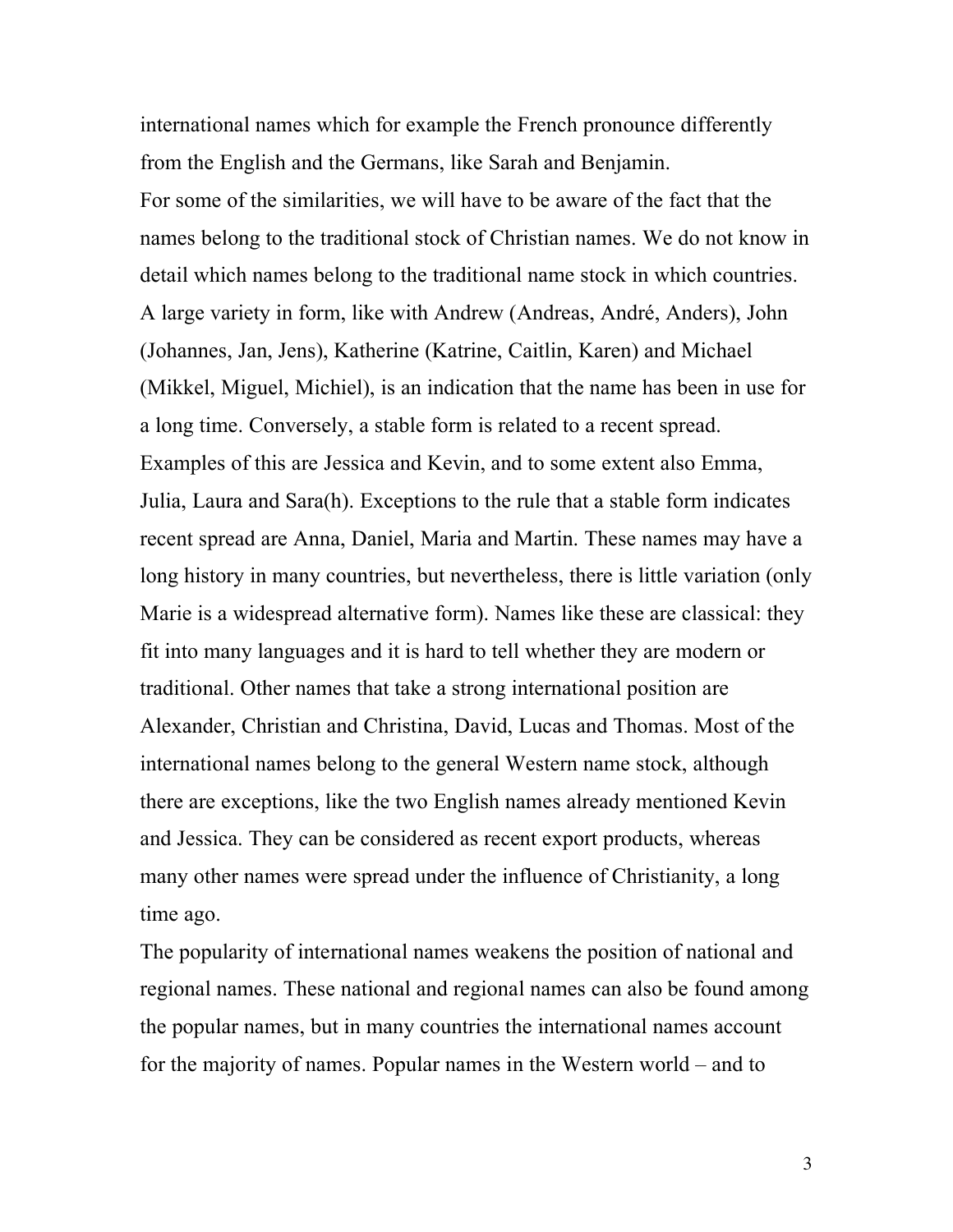some extent also in Eastern Europe – are beginning to show more and more similarities.

In general the girls' names are more international than the boys' names. A possible explanation for this could be that people tend to be more conservative when choosing a name for a son than for a daughter, in which case parents are more inclined to choose something new (Gerritzen 1999). And since international names are apparently the latest fashion, the girls' names present a more international picture than the boys' names.

### **The influence of media: television**

Various studies in the Netherlands and Germany analysing the rationale behind naming practices show that most parents are driven by motives of an esthetic nature, partly in combination with the desire to call their child after a member of the family. Factors such as 'naming after celebrity idols', 'found in a reference book of names' and 'the meaning of the name' are of secondary importance in the search process. This has been a recognizable pattern for decades, leading to the conclusion that television has not significantly altered the motives for choosing names (Gerritzen 1998: 146). Research performed by Rast, mentioned in an article by Friedhelm Debus published in 1974, has yielded remarkable results. This investigation measured the effect of the television series 'Ein Sommer mit Nicole', very popular in Germany at the time, as regards the popularity of the name Nicole. No causal connection proved valid here; in the three months after the series' final episode the name was even chosen less frequently. Soon after, its popularity increased, but the television series may only be attributed a boosting effect, at the most (Debus 1974: 461-462). The American sociologist Stanley Lieberson gives various examples of the complicated

4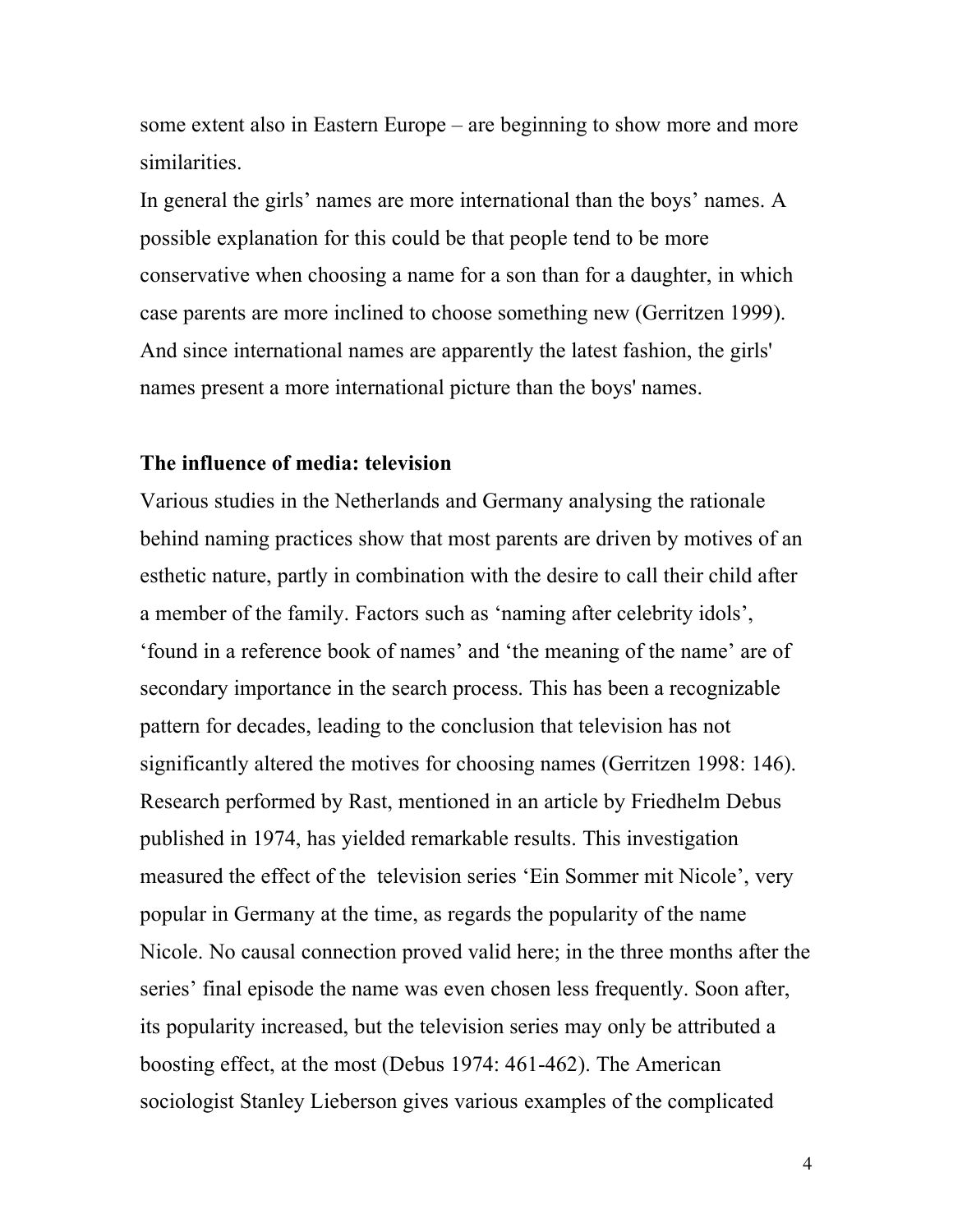relation between the naming of children and the effect of the media in his book 'A matter of taste'. Mass entertainment is not responsible for the existence of naming fashions, he states, although it does influence some specific naming practices (Lieberson 2000: 222).

The influence of various media usually does not simply concern direct naming after celebrity idols. Vandenbosch correctly states "that the influence of mass media on given names is more complicated than it might at first appear and it encompasses considerably more than a straightforward 'naming after media personalities' would suggest" (Vandenbosch 1998: 244). Of course, the indirect influence of media is definitely strong, as famous name bearers – either real or fictional– determine a name's reputation. This process proves most intense whenever films and television series are involved. Also, we get to know many names through the media. For a start, you may just think of the names that become part of our system as they feature in the credits of a film or television series. Research by Vandenbosch shows that television influenced 18% of parents in choosing a name. By adding the influence of novels, newspapers, magazines, films, music, sport and radio – the Internet was not as yet so popular in the nineties - , she establishes a percentage of 34% (alongside 'personal contacts' 48% and 'books of names' 34% (from these figures you can of course conclude that multiple responses were possible); Vandenbosch 1998: 248). Therefore, the media do not so much influence naming practices through the direct naming after celebrities, but are first and foremost important sources of inspiration: we are acquainted with many first names by engaging with modern media.

## **4. The influence of media: Internet**

The increase of our individual stock of names is also relevant as regards the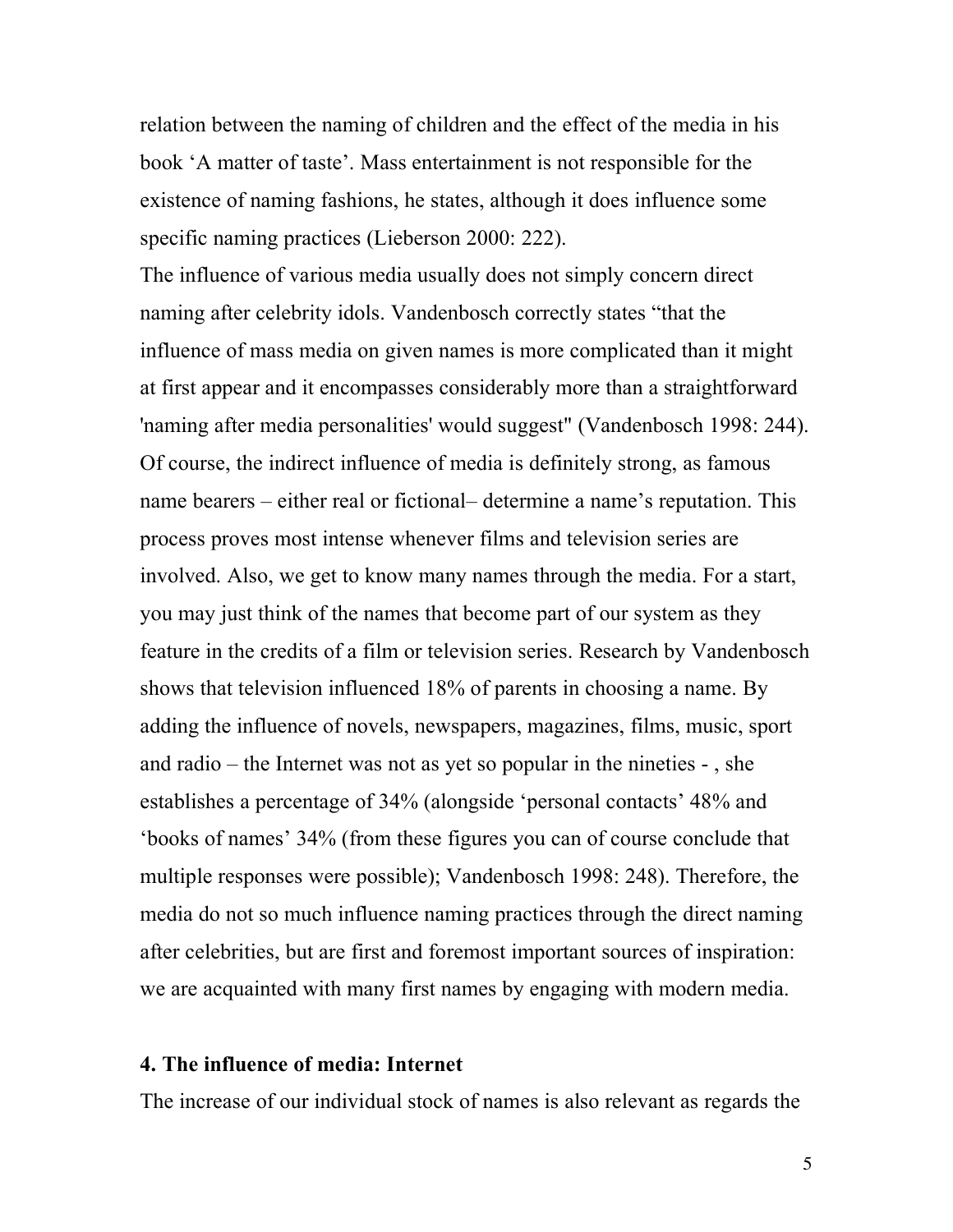Internet, though it has to be said that research into the motives and sources of inspiration for naming has not been sufficiently updated to incorporate 'found on the Internet'. In future, this category will have to be included. An important advantage of the Internet concerns the flexible way in which information can be searched and provided. Names are not only accessible in alphabetical order, but may in principle also be traced on account of a range of characteristics, such as length, meaning and frequency. Also, Internet allows for an interactive approach: parents may consult one another on the subject of naming.

As stated above, internationalisation is an important trend in recent naming practices. More and more often parents choose names which are used internationally and are familiar to people in large parts of the world. This makes clear that an increasing number of parents – consciously or unconsciously – seem to anticipate their childrens' future international contacts.

The Internet is an aspect of our society's growing international outlook. As regards first names, there are two significant stimuli at work here. On the one hand, the Internet strengthens our self-perception of being citizens of the world; on the other hand, names from other parts of the globe have come within reach. The first development causes a growing awareness among parents that their children will not only be active in their home area, but will also participate in more wide-ranging networks. For many people, international contacts have become part and parcel of daily life. The Internet not only provides for our participation in global networks, but also supplies a huge potential of information. Data banks of first names may be found via search engines and websites that are relevant to expecting parents. The increasing number of parents that makes use of Internet search